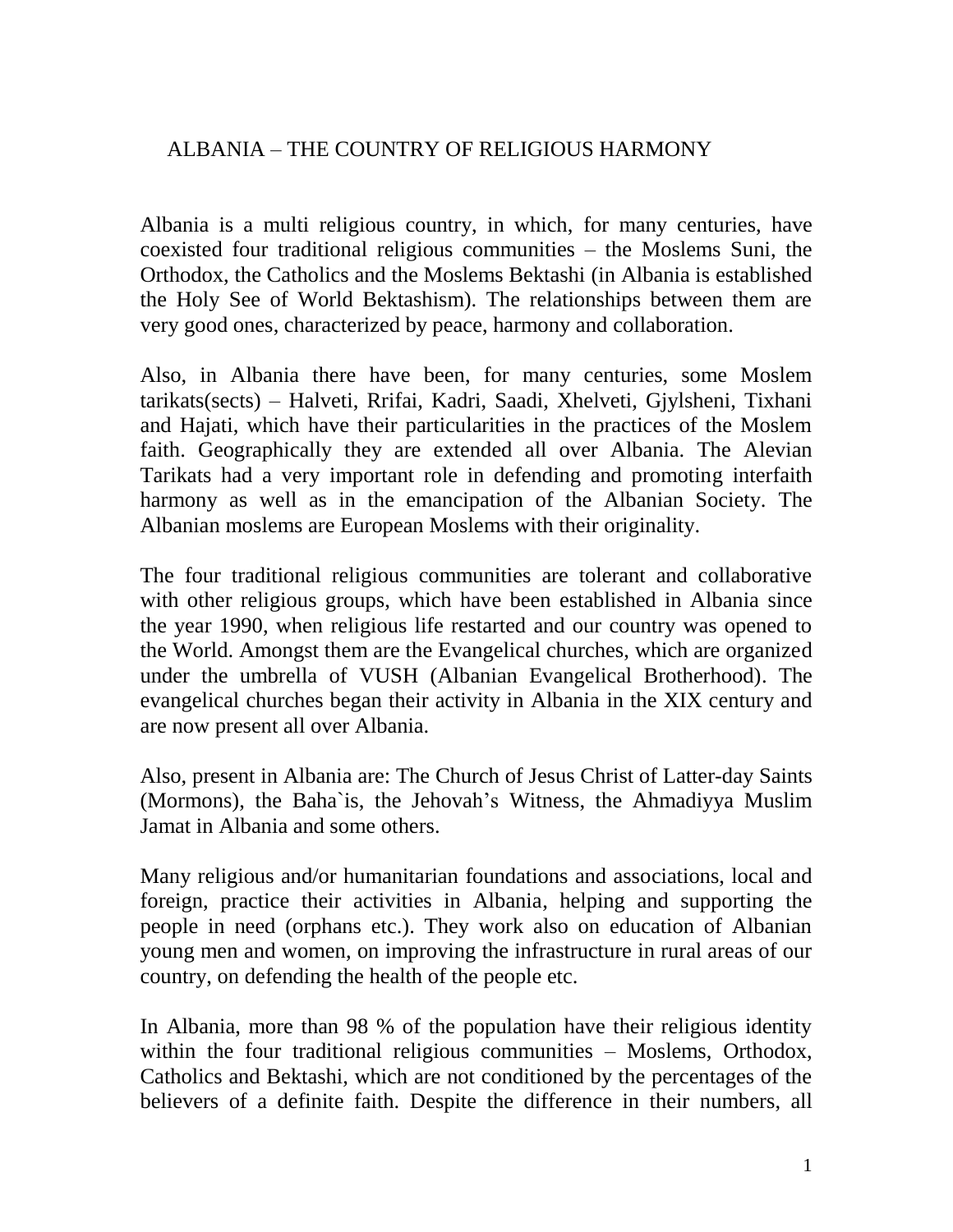believers feel themselves equal and they are equal factors in the life of the country. The four traditional religious communities and the other ones, enjoy the respect of the believers and of the Albanian opinion in general. At the same time they enjoy all the freedom and space for practicing their religious mission. **In this sense Albania is a small America, where any foreign visitor finds his faith, taking with him the message for wonderful religious relations**.

During all its very ancient history, there have never been significant religious conflicts in Albania. Even when, in certain moments of our history, any delicate problem has appeared, the believers and the intellectual clergymen have been able to resolve them peacefully. I would like to mention here the wise act of the well known monk and great Albanian writer, Father Gjergj Fishta, who, in the 1930s, in a moment of tension, linked the belfry of the Cathedral of the city of Shkodër with the minaret of the main Mosque by a twinkling cordon of electric lights, meaning peace and harmony between the religious communities and the end of the disagreements.

Albanians protect this very precious treasure of interfaith harmony, with care and love, as an authentic, extraordinary value that Albania offers to the world history and culture.

The excellent interfaith relations in Albania radiate even in other Balkan countries where Albanian populations are present, as in Kossova, Macedonia, Montenegro etc.

Albania was the most damaged country by the communist regime. In the year 1967 it was the only country in the World where religion was legally forbidden and all the religious institutions where closed. 302 clergymen (most of them had studied in different countries of the Occidental or Oriental Countries) were condemned to death, to prison or to deportation, because they believed and defended their faith. Many religious buildings were totally destroyed or were used as stables, stores, military unit residences or sport halls.

But the traditions of the Albanian religious life were not lost. The Albanians are grateful to many other countries, especially to the United States of America, where they found all the liberties and the space to freely perform their faiths, which was an important support for the resurrection of the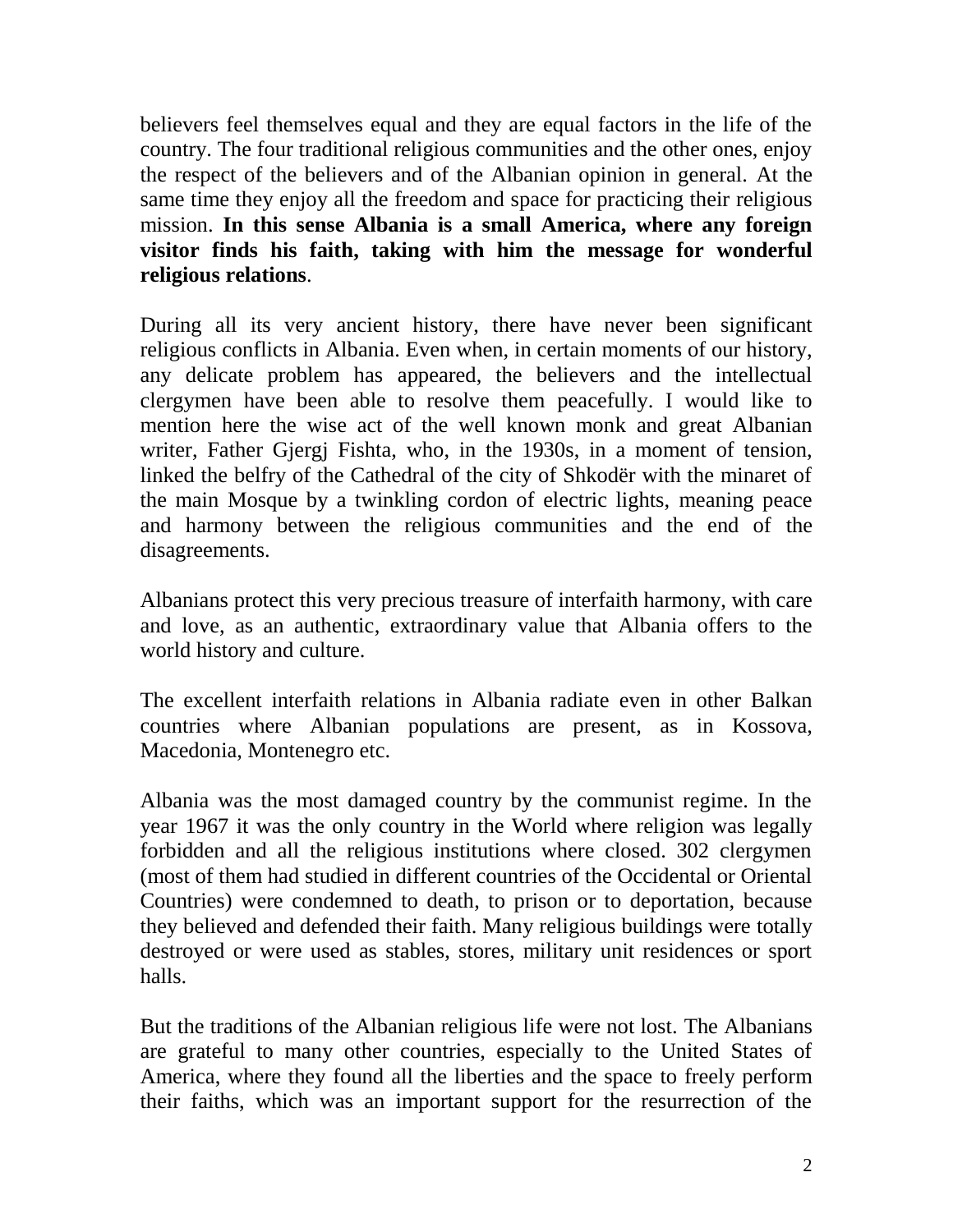religious life in Albania after the collapse of the communist regime, in the early 1990s. 101 years ago, in the year 1908, in Boston, was opened the first church of the Albanians in USA, by the great Albanian intellectual and clergyman, Fan Noli. Afterwards there were built up mosques and other religious cults objects.

From then until now, in USA there are built up 35 religious institutions, of which half are Moslem, where the Albanians practice their respective religions. The particularity is that these buildings are constructed with the contribution of the compatriots of all religions, who worked with the same zeal and have donated with the same generosity, without distinction. It is a continuation of this tradition the donation by the Albanian compatriots in USA of the funds for the building up of the Catholic Cathedral in Prishtina. Until now they have donated around one million USD, nearly half of which by Moslem compatriots.

For many centuries, Albania has been a country where different cultures, civilizations, religions and faiths have crossed and coexisted. This is reflected in an impressive way in the cultural religious heritage of our country. More than 180 ancient old religious buildings, which are a very important part of the cultural heritage of our country are a testimony of the religious history of Albania. These monuments have immense historical, religious and cultural value. In Albania are situated the vestiges of many paleochristian churches, dating to the first centuries of the history of the Christianity.

Taking into account the above mentioned resources, the Ministry of Tourism, Culture, Youth and Sports of Albania, in collaboration with many religious communities, has elaborated the strategy and the respective project for the development of the religious tourism in our country, aiming to promote the well-known interfaith coexistence in Albania. For the implementation of this project the Government has accorded special funds. This project will last also in the next years.

Part of this project is the improvement of the road infrastructure leading to the holy places where the people go for pilgrimage or religious holidays. It is very significant that in these pilgrimages or holidays are present not only the believers of the respective faith but also many others of different religions. Among these holy places the more known are: the Saint-Anthony Church in Laç, the holy place of Abaz Ali on Tomori Mountain, the Saint-John